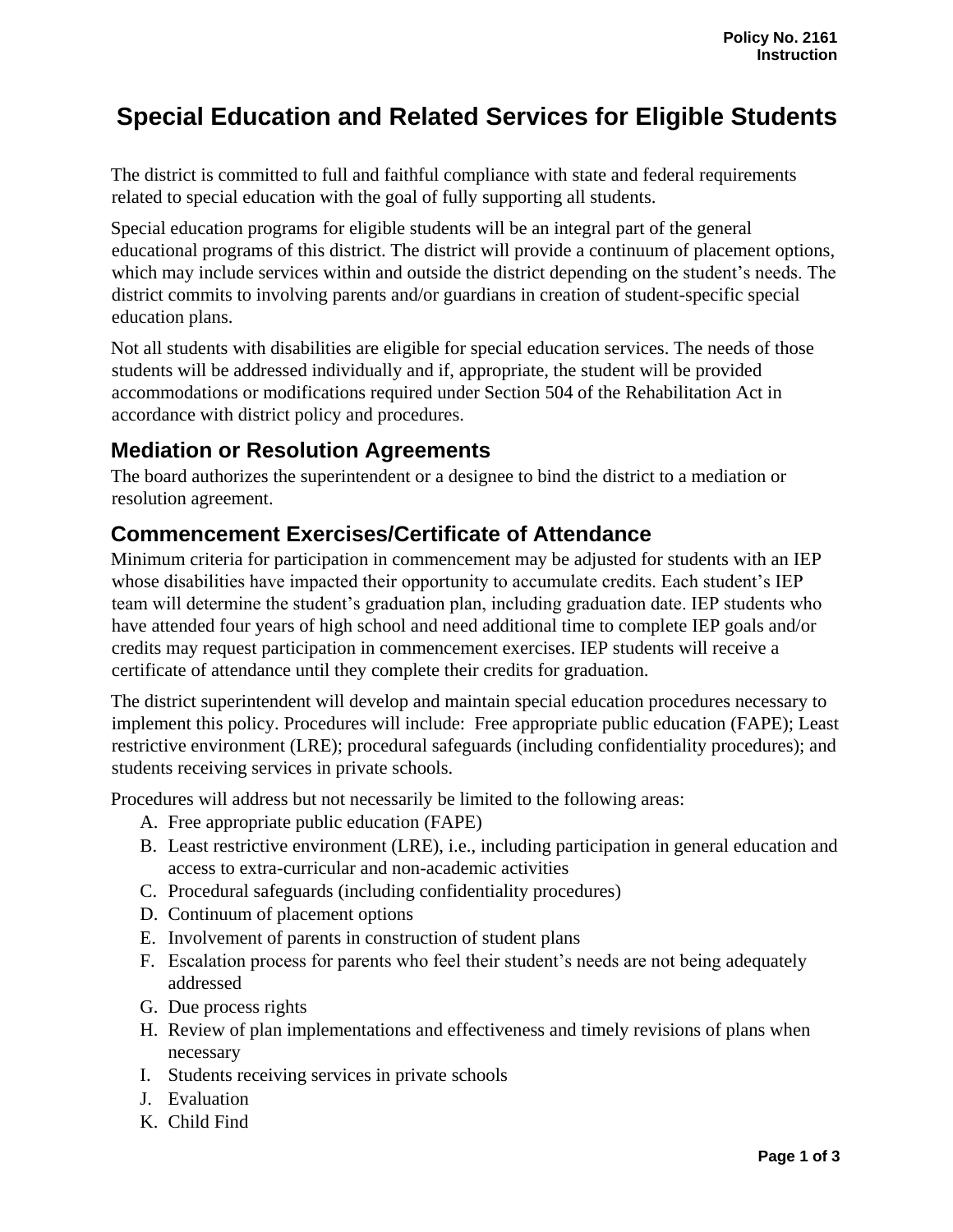- L. Access to highly qualified staff
- M. Access to instructional materials appropriate to the person's disability
- N. Data collection and review at the program level
- O. Annual report to the board of program performance

The Superintendent will also create informational resources that support families, students, and community members to understand special education and related services with the goal of enabling families of special education students to fully access appropriate services.

Cross-References:

| Board Policy 2162 | Education of Students with Disabilities under<br>Section 504    |  |
|-------------------|-----------------------------------------------------------------|--|
| 2410              | <b>High School Graduation Requirements</b>                      |  |
| 3231              | <b>Student Records</b>                                          |  |
| 3241              | Classroom Management, Corrective Actions or<br>Punishment Legal |  |
| 3246              | Restraint, Isolation and Other Uses of Reasonable               |  |
|                   | Force                                                           |  |

## References:

| Chapter 28A.155 RCW Special Education                                                                                                                                            |                                                                                                                                                                                                                               |  |  |
|----------------------------------------------------------------------------------------------------------------------------------------------------------------------------------|-------------------------------------------------------------------------------------------------------------------------------------------------------------------------------------------------------------------------------|--|--|
| RCW 28A.600.485                                                                                                                                                                  | Restraint of students with individualized education<br>programs or plans developed under section 504 of<br>the rehabilitation act of $1973$ — Procedures —<br>Definitions.                                                    |  |  |
| RCW 28A.600.486                                                                                                                                                                  | District policy on use of isolation or restraint -<br>Notice to parents and guardians of children who<br>have individualized education programs or plans<br>developed under section 504 of the rehabilitation<br>act of 1973. |  |  |
| RCW 28A.605.020                                                                                                                                                                  | Parents' Access to Classroom or School Sponsored<br>Activities — Limitation                                                                                                                                                   |  |  |
| Chapter 49.60 RCW                                                                                                                                                                | $Discription$ — human rights commission                                                                                                                                                                                       |  |  |
| WAC 392-172A                                                                                                                                                                     | Rules for the Provision of Special Education                                                                                                                                                                                  |  |  |
| 29 U.S.C. 794                                                                                                                                                                    | Section 504 of the Rehabilitation Act of 1973, as<br>amended by the Rehabilitation Act Amendments of<br>1974, Pub. L. 93-516, 29 U.S.C. 794                                                                                   |  |  |
| 20 U.S.C. 1400 et seq. Individuals with Disabilities Education Act of 2004                                                                                                       |                                                                                                                                                                                                                               |  |  |
| 42 U.S.C. 12131-12133 Americans with Disabilities Act of 1990<br>28 CFR Part 35<br>Nondiscrimination on the Basis of Disability in<br><b>State and Local Government Services</b> |                                                                                                                                                                                                                               |  |  |